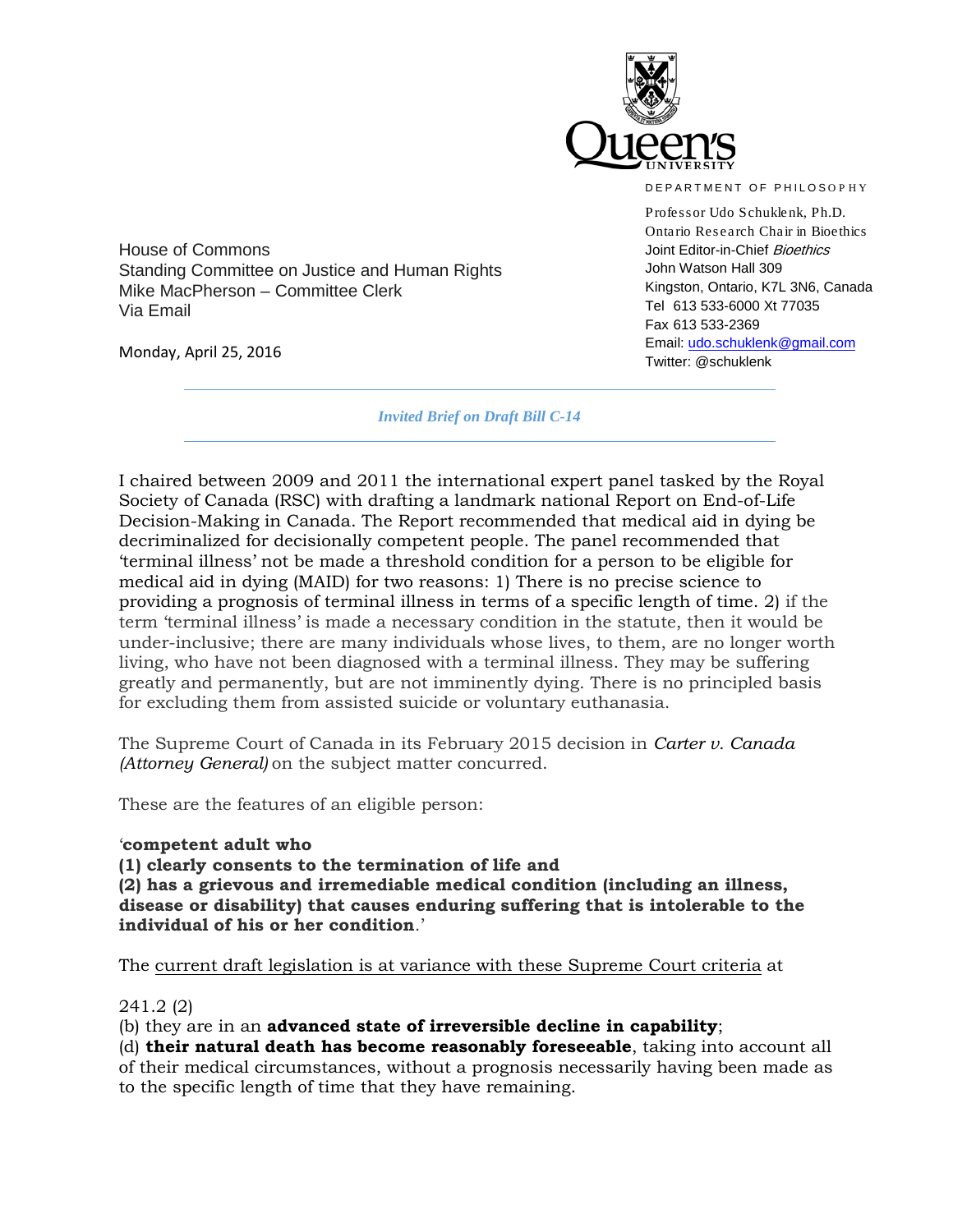The Supreme Court's criteria are clear:

- **patients do not need to be in an advanced state of irreversible decline to be eligible**;
- **patients do not need to suffer from a condition where their natural death has become reasonably foreseeable to be eligible**.

The Department of Justice is clearly aware that the proposed legislation is too restrictive. It tried to provide a rationale for 241.2 (2)(d). It states, 'This approach respects autonomy during the passage to death, while otherwise prioritizing respect for human life and the equality of all people regardless of illness, disability or age. It also furthers the objective of suicide prevention and the protection of the vulnerable. Recognizing the complexity of the legal and social issues associated with medical assistance in dying, this approach strikes an appropriate balance between the competing rights, interests and values.'

None of this addresses the variance at hand. Respect for human life is not undermined if competent persons requests MAID who suffer from an irreversible clinical condition that renders their lives not worth living to them. Preventing the deaths of competent people who suffer from intractable clinical conditions that render their lives not worth living to them serves no desirable objectives and certainly does not protect the vulnerable. Rather, it condemns them to continuing suffering or haphazardly undertaken suicide attempts. The last line of the quoted rationale is plainly vacuous; it explains or justifies nothing and is not a minimally impairing limit on the rights of those affected.

A lot has been made in various expert witness statements with regard to this category of patients, warnings were sounded about dangers involving our most vulnerable. These expert witness accounts were rejected unanimously by the justices of the Supreme Court of Canada, the expert panel advising the provinces on territories (PTEAG) on this subject matter, as well as the special joint parliamentary committee. I have argued in the *Journal of medical ethics* that competent patients suffering from intractable depression, who have tried all reasonably available treatment modalities, should be eligible for MAID, not only because they evidently meet the criteria as set out by our Supreme Court, but also because there are sound ethical reasons for such a policy. Nothing in our Charter of Rights and Freedoms suggests that by labelling competent depressed people as 'mentally ill' or 'vulnerable' we are justified in removing their agency in questions of life and death.

The current public debate about eligibility criteria features phrases such as 'reasonable compromise' or 'cautious approach', using some of the same rhetoric deployed in the Department of Justice's failed attempt at a rationale for its restrictive regime. This misses something rather basic, the Supreme Court stipulated clear minimum criteria that the new legislation must meet. These criteria would have been developed with a view to reasonable limits in s.1 of the Charter. The proposed draft legislation, for the reasons mentioned, does not. It is at variance with the Supreme